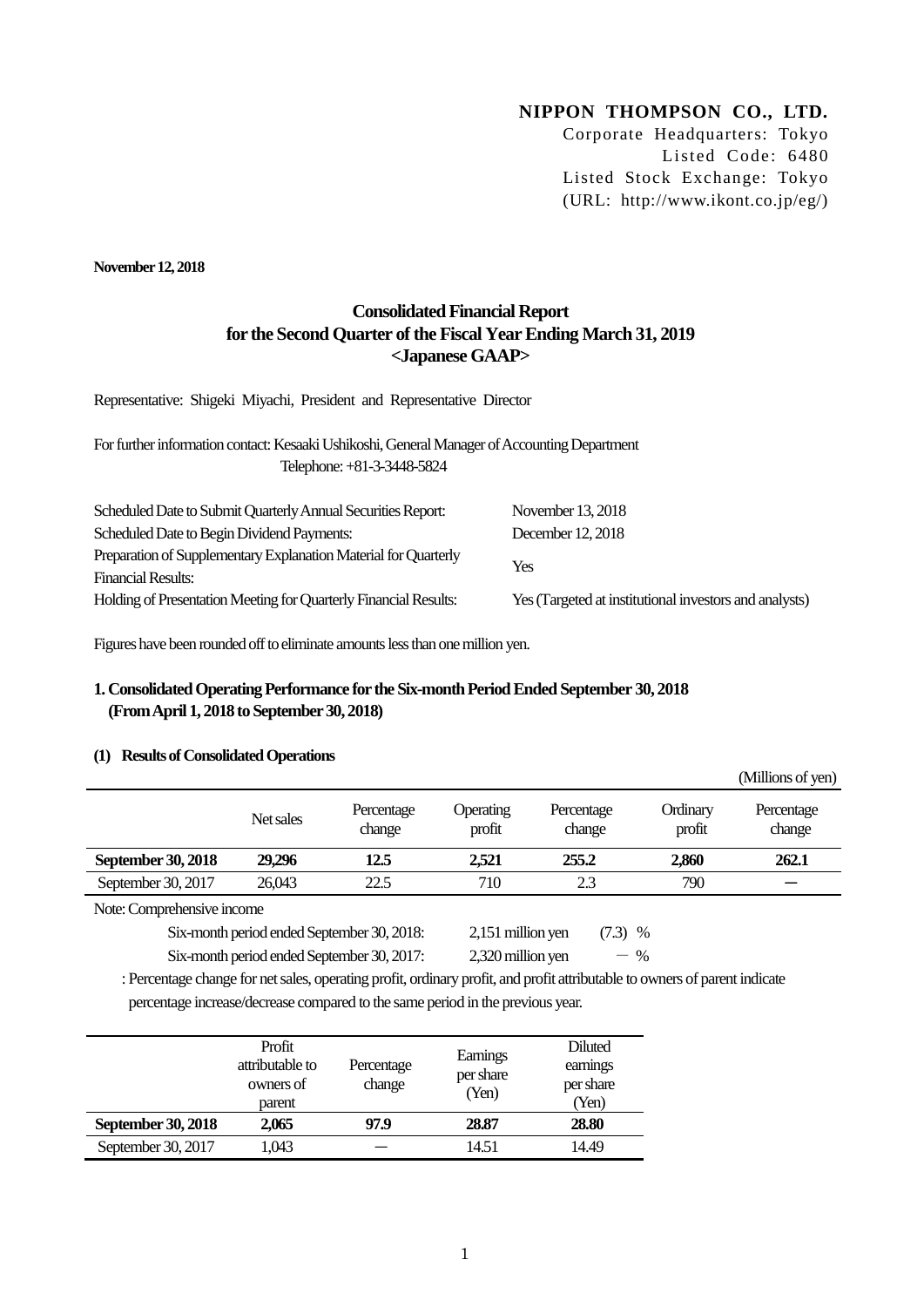(Yen)

## **(2) Consolidated Financial Position**

|                                 |                           |                    |                        | (Millions of yen)             |
|---------------------------------|---------------------------|--------------------|------------------------|-------------------------------|
|                                 | <b>Total assets</b>       | Net assets         | Equity ratio<br>$(\%)$ | Net assets<br>per share (Yen) |
| <b>September 30, 2018</b>       | 98,724                    | 61,127             | 61.7                   | 851.33                        |
| March 31, 2018                  | 98,493                    | 59,666             | 60.1                   | 828.26                        |
| Reference: Shareholders' equity |                           |                    |                        |                               |
|                                 | As of September 30, 2018: | 60,935 million yen |                        |                               |
|                                 | As of March 31, 2018:     | 59,217 million yen |                        |                               |

## **2. Dividends**

|                |           |              | Dividends per share |          |                  |
|----------------|-----------|--------------|---------------------|----------|------------------|
| Base date      | June $30$ | September 30 | December 31         | March 31 | Full Fiscal Year |
| 2019(Forecast) |           |              |                     | 7.50     | 15.00            |
| 2019           |           | 7.50         |                     |          |                  |
| 2018           | _         | 6.50         |                     | 6.50     | 13.00            |

Note:Change in the current three-month period ended September 30, 2018, to dividend forecast: None

### **3. Forecast of Consolidated Operating Performance for the Fiscal Year Ending March 31, 2019**

|                               |                                                  |                      |                                |                      |                    | (Millions of yen)    |
|-------------------------------|--------------------------------------------------|----------------------|--------------------------------|----------------------|--------------------|----------------------|
|                               | Net sales                                        | Percentage<br>change | Operating<br>profit            | Percentage<br>change | Ordinary<br>profit | Percentage<br>change |
| Year ending March<br>31, 2019 | 61,000                                           | 10.5                 | 5,500                          | 107.6                | 5,400              | 125.3                |
|                               |                                                  |                      |                                |                      |                    |                      |
|                               | Profit<br>attributable to<br>owners of<br>parent | Percentage<br>change | Earnings<br>per share<br>(Yen) |                      |                    |                      |
| Year ending March<br>31, 2019 | 3,800                                            | 126.4                | 53.11                          |                      |                    |                      |

Notes: Percentage change for net sales, operating profit, ordinary profit, and profit attributable to owners of parent indicate percentage increase/decrease compared to the same period in the previous year.

: Change in the current three-month period ended September 30, 2018, to consolidated operating performance forecast: None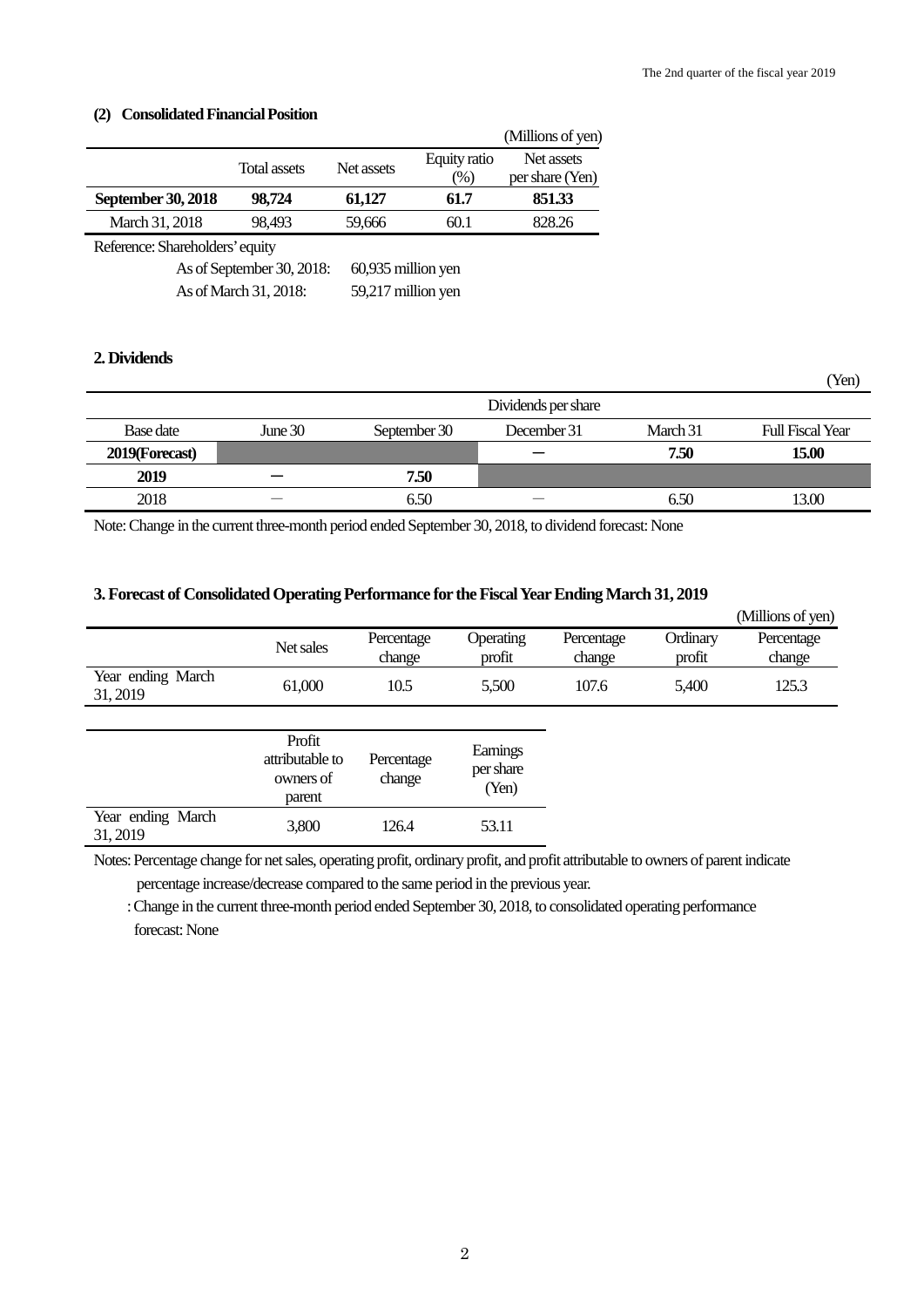## **4. Others**

- (1) Changes in the state of significant subsidiaries during the period (Changes regarding specific companies accompanying changes in the scope of consolidation): None
- (2) Application of the special accounting methods for the presentation of the quarterly consolidated financial statements: Yes Note: For further details, please refer on page 13.

| (3) Changes in accounting principles and accounting estimates, and restatements |      |
|---------------------------------------------------------------------------------|------|
| Changes in accounting principles arising from revision of accounting standards: | None |
| Changes other than those in above:                                              | None |
| Changes in accounting estimates:                                                | None |
| Restatements:                                                                   | None |

(4) Number of shares issued (Common stock)

| Number of shares outstanding at period-end (Including treasury stock) |                   |  |  |  |  |  |
|-----------------------------------------------------------------------|-------------------|--|--|--|--|--|
| As of September 30, 2018:                                             | 73,501,425 shares |  |  |  |  |  |
| As of March 31, 2018:                                                 | 73,501,425 shares |  |  |  |  |  |
| Number of treasury stock                                              |                   |  |  |  |  |  |
| As of September 30, 2018:                                             | 1,924,744 shares  |  |  |  |  |  |
| As of March 31, 2018:                                                 | 2,005,532 shares  |  |  |  |  |  |
| Average number of shares outstanding at period-end                    |                   |  |  |  |  |  |
| Six-month period ended September 30, 2018:                            | 71,543,139 shares |  |  |  |  |  |
| Six-month period ended September 30, 2017:                            | 71,901,493 shares |  |  |  |  |  |

Note: The number of treasury stock includes treasury stock held by the ESOP trust. This resulted in the addition to treasury stock of 431,900 shares as of September 30, 2018 and 480,100 shares as of March 31, 2018. In addition, treasury stock held by the ESOP trust is excluded from the calculation of the average number of shares outstanding at period-end, as is other treasury stock. The number of shares excluded from said calculation totaled 454,016 shares for the six-month period ended September 30, 2018 and 74,766 shares for the six-month period ended September 30, 2017.

**These consolidated financial statements are not subject to quarterly review by auditors**

#### **Explanations or Other Items Pertaining to Appropriate use of Operating PerformanceForecasts**

Performance forecasts presented herein are based on information available to the Nippon Thompson Group (the "Group") as of the date of this document, November 12, 2018. Accordingly, for a wide variety of reasons, there remains the possibility that actual performance results may differ from projections. For performance forecasts, please refer on pages 6.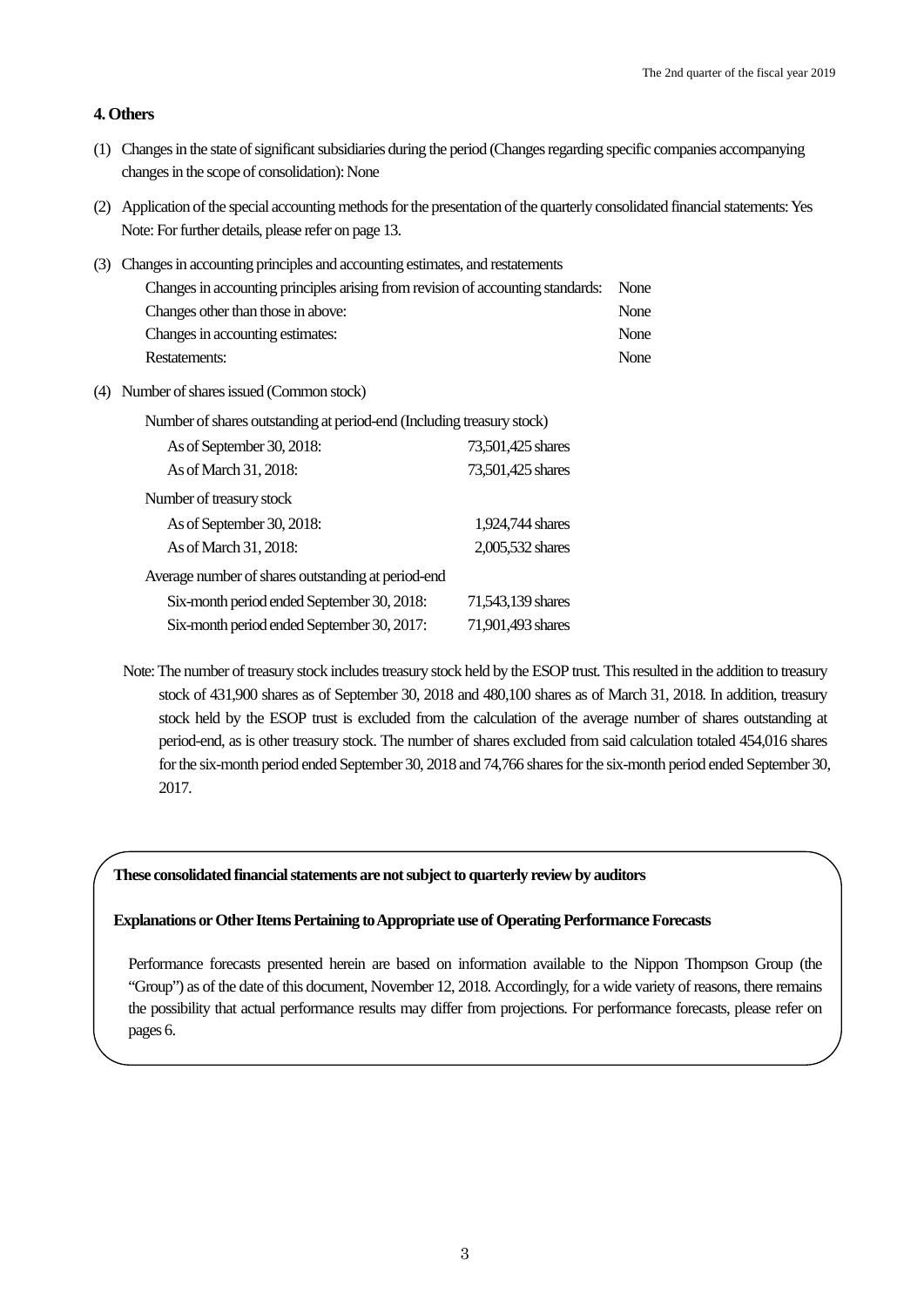#### **5. Operating Results and Financial Position**

#### **(1) Analysis of Operating Results**

In the six-month period ended September 30, 2018, despite being somewhat impacted by several natural disasters, the Japanese economy saw continued gradual improvement due mainly to an increase in private capital investment that reflected a pickup in employment figures and strong corporate profits. Overseas economies saw improvement, especially in developed nations, but the future outlook grew more uncertain due to such factors as concerns over the impact of international trade frictions.

Under these circumstances, in April 2018, the Group launched "IKO Mid-term business plan 2020 (three-year-plan) CHANGE & CHALLENGE ~Next Stage –ACCOMPLISH–." With the aims of realizing sustainable growth and establishing a highly profitable organization, the Group has been implementing a range of measures to solve priority issues through inter-departmental efforts and improve efficiency in all operations.

From a sales perspective, amid steady demand for private capital investment, the Group worked to further cultivate business ties with existing customers while focusing on reinforcing customer management using a new system.

In terms of product development, the Group worked to expand its lineup of products that provide high added value from the customer perspective. To this end, the Group developed the long stroke Precision Positioning Table TE series, designed to help make machinery lighter and more compact, and commenced sales of the series in October.

From a production standpoint, in light of robust demand in and outside Japan, the Group focused on reinforcing its frameworks to expand its production capacity. At domestic factories and the production subsidiary IKO Thompson Vietnam Co., Ltd., the Group worked quickly to upgrade its supply framework, mainly by increasing the number of personnel and expanding facilities. In addition, the Group strove to improve productivity by streamlining processes and enhancing management capabilities.

Turning to the Group's operational results, although orders received, which had been very hot, began cooling in the second quarter and continue to do so, the balance of orders received remained high. In the domestic market, net sales increased due mainly to demand for electronics-related devices and machine tools. Overseas, in North America, demand for general industrial machinery was firm, but sales of electronics-related devices were sluggish, and net sales were virtually unchanged year on year. In Europe, demand for machine tools and general industrial machinery was strong, and net sales increased. In China, due to proactive sales efforts through local sales subsidiaries and sales agencies, net sales increased. In other regions, some customers in ASEAN countries took a cautious stance, and net sales edged down.

As a result, consolidated net sales for the six-month period under review totaled ¥29,296 million, up 12.5% year on year. On the earnings front, due in part to the increase in sales and a rise in production, operating profit came to ¥2,521 million, up 255.2% year on year, and ordinary profit was ¥2,860 million, up 262.1% year on year. Profit attributable to owners of the parent amounted to ¥2,065 million, up 97.9% year on year.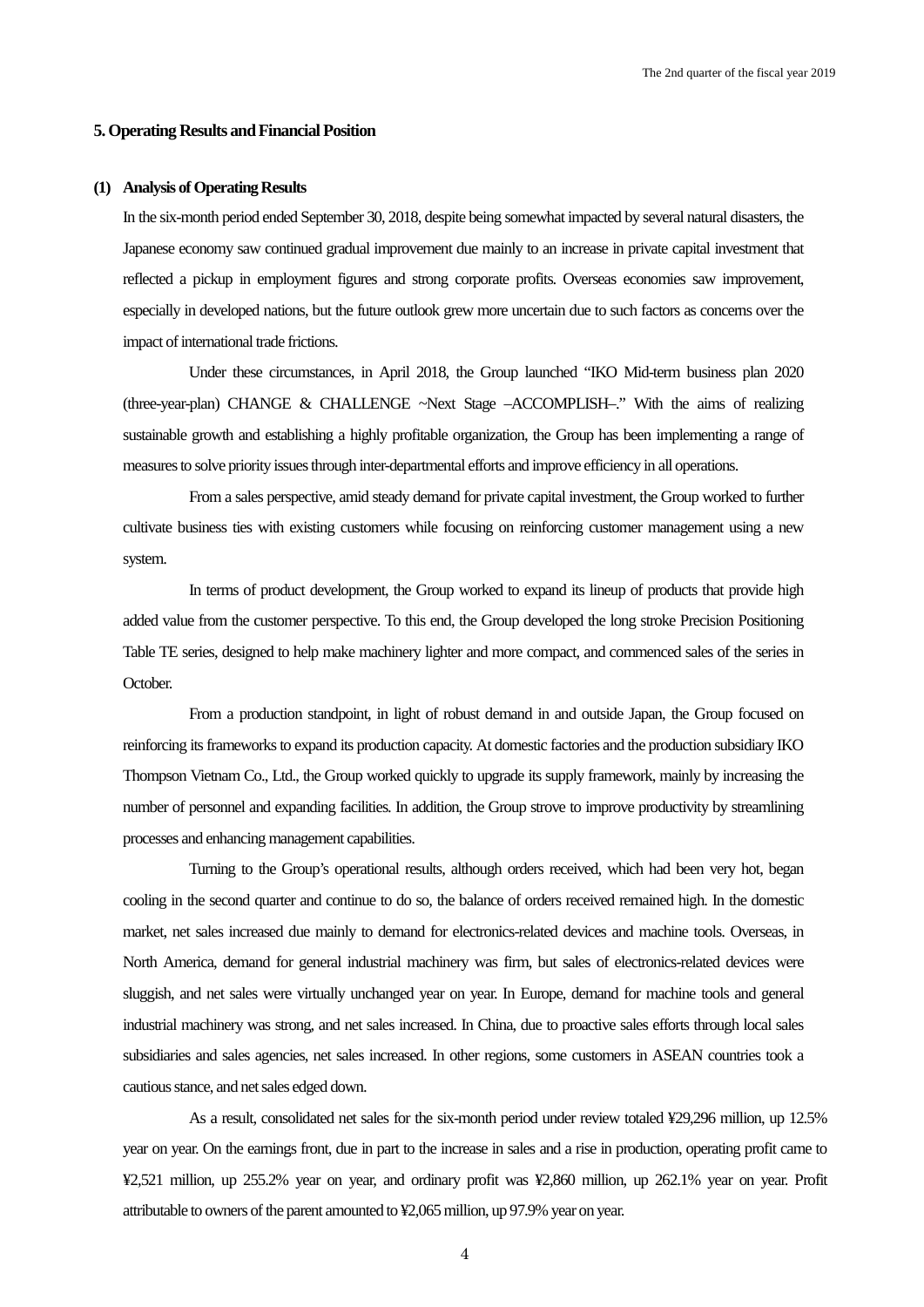In addition, the value of needle roller bearings and linear motion rolling guides produced during the six-month period under review, totaled ¥28,012 million, up 40.0% year on year (based on average sales prices). The value of orders placed for these products and other machine components amounted to ¥33,110 million, up 3.0% year on year.

Because the Group manufactures and sells Needle Roller Bearings, Linear Motion Rolling Guides and Machine Components on an integrated basis, disclosure of segment information has been omitted. Sales of Needle Roller Bearings and Linear Motion Rolling Guides totaled ¥25,913 million, a 13.8% increase compared with the corresponding period in the previous fiscal year. Sales of Machine Components incline 3.4% to ¥3,382 million.

#### **Business Segment Information**

|                                | Six-month period ended<br><b>September 30, 2018</b> |             |             | Six-month period ended<br>September 30, 2017 |             | Change     |
|--------------------------------|-----------------------------------------------------|-------------|-------------|----------------------------------------------|-------------|------------|
|                                | Millions of                                         | Component   | Millions of | Component                                    | Millions of | Percentage |
|                                | yen                                                 | percentages | yen         | percentages                                  | yen         | change     |
| Needle Roller Bearings, Linear | 25,913                                              | 88.5        | 22,770      | 87.4                                         | 3.142       | 13.8       |
| <b>Motion Rolling Guides</b>   |                                                     |             |             |                                              |             |            |
| <b>Machine Components</b>      | 3,382                                               | 11.5        | 3,272       | 12.6                                         | 110         | 3.4        |
| Total net sales                | 29,296                                              | 100.0       | 26,043      | 100.0                                        | 3,253       | 12.5       |

#### **(2) Analysis of Financial Position**

Total assets as of September 30, 2018, totaled ¥98,724 million, an increase of ¥230 million compared with the end of the previous fiscal year. This mainly comprised growth in securities of ¥2,099 million, inventories of ¥1,520 million and deferred tax assets of ¥623 million as well as decreases in cash and deposits of ¥2,715 million, notes and accounts receivable-trade of ¥891 million and investment securities of ¥461 million.

Total liabilities amounted to ¥37,596 million, a decrease of ¥1,230 million compared with the end of the previous fiscal year. This mainly comprised a decrease in long-term loans payable of ¥1,389million.

Total net assets stood at ¥61,127 million, an increase of ¥1,461 million compared with the end of the previous fiscal year. This mainly comprised growth in retained earnings of ¥1,596 million.

## *Cash Flows*

Cash and cash equivalents as of September 30, 2018 totaled ¥17,405 million, a decrease of ¥613 million compared with the end of the previous fiscal year.

### *Cash Flows from Operating Activities*

Net cash provided by operating activities amounted to ¥3,654 million, a decrease of ¥269 million compared with the corresponding period of the previous fiscal year. The major inflows were profit before income taxes of ¥2,718 million, depreciation and amortization of ¥1,638 million and a decrease in notes and accounts receivable-trade of ¥904 million while the major outflows were an increase in inventories of ¥1,237 million and income taxes paid of ¥373 million.

#### *Cash Flows from Investing Activities*

Net cash used in investing activities amounted to ¥2,155 million, an increase of ¥708 million compared with the corresponding period of the previous fiscal year. This result was purchase of property, plant and equipment of ¥1,942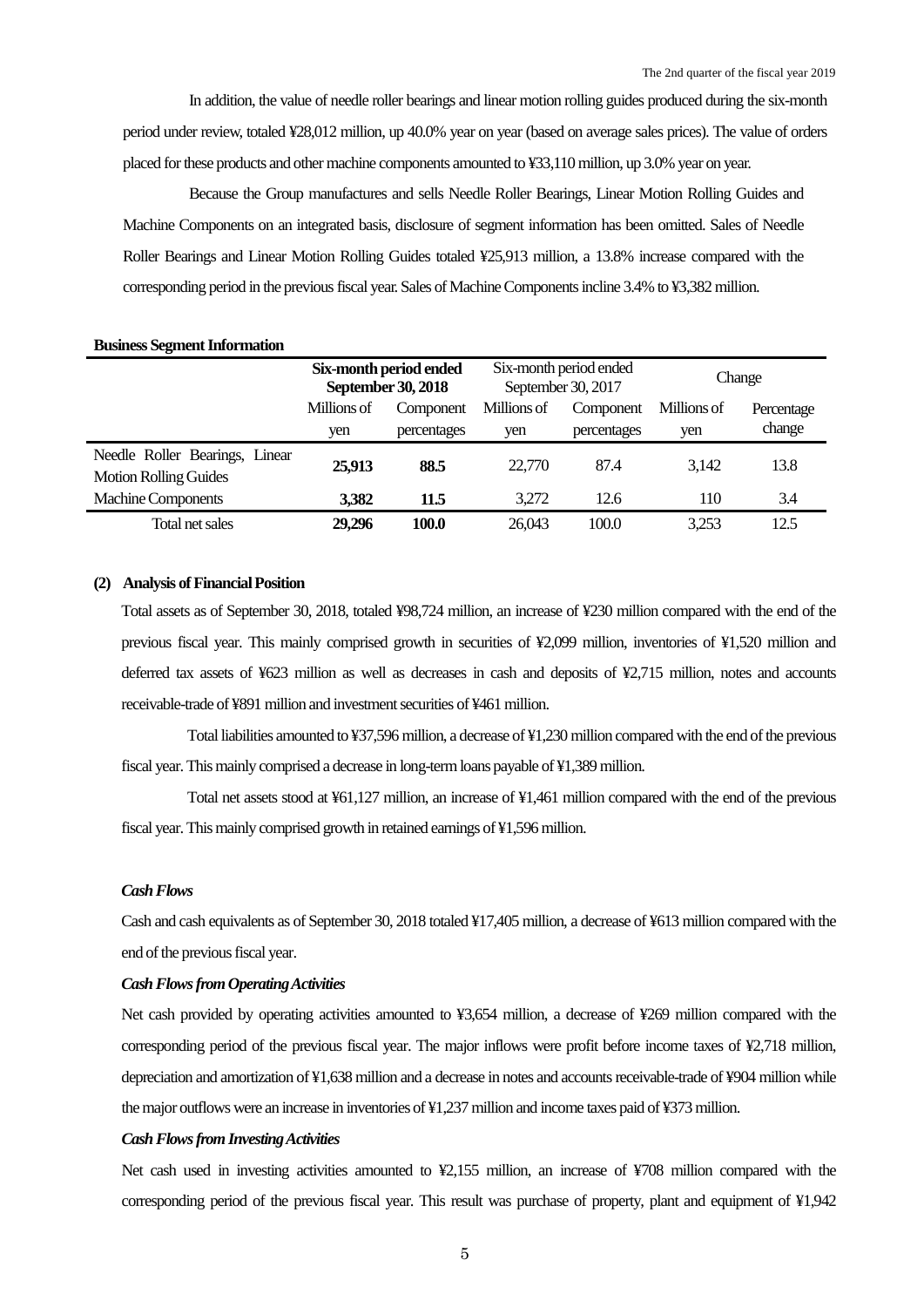million and purchase of intangible assets of ¥120 million.

### *Cash Flows from Financing Activities*

Net cash used in financing activities was ¥2,147 million, a decrease of ¥2,522 million compared with the corresponding period of the previous fiscal year. This result was repayments of long-term loans payable of ¥1,389 million, cash dividends paid of ¥468 million and payments from changes in ownership interests in subsidiaries that do not result in change in scope of consolidation of ¥316 million.

### **(3) Outlook**

Looking forward, the Group's operating results in the first half of the fiscal year have been largely as forecast at the start of the year. The Group has thus not amended the full-year operating results forecast announced on May 14, 2018.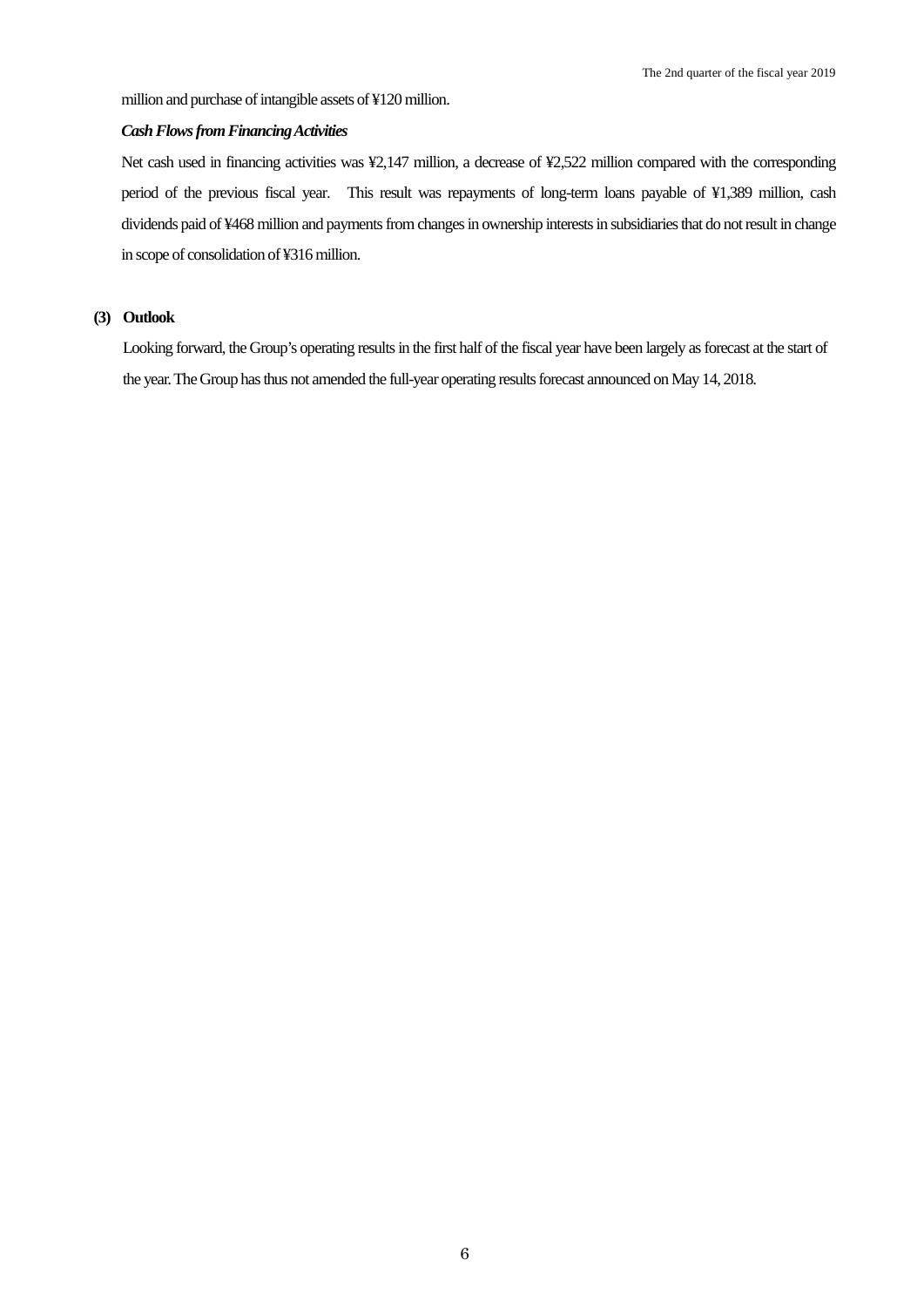## **6. Consolidated Financial Statements**

# **(1) Consolidated Balance Sheets**

# As of September 30, 2018 and March 31, 2018

|                                       | Millions of yen       |                   |  |
|---------------------------------------|-----------------------|-------------------|--|
| <b>ASSETS</b>                         | September 30,<br>2018 | March 31,<br>2018 |  |
| <b>Current Assets:</b>                |                       |                   |  |
| Cash and deposits                     | 15,388                | 18,104            |  |
| Notes and accounts receivable-trade   | 15,481                | 16,373            |  |
| <b>Securities</b>                     | 2,099                 |                   |  |
| Finished products                     | 12,677                | 11,734            |  |
| Material in process                   | 9,242                 | 8,713             |  |
| Raw material                          | 5,142                 | 5,095             |  |
| Others                                | 922                   | 1,301             |  |
| Less: Allowance for doubtful accounts | (29)                  | (25)              |  |
| Total current assets                  | 60,926                | 61,296            |  |
| <b>Non-Current Assets:</b>            |                       |                   |  |
| Tangible fixed assets:                |                       |                   |  |
| Machinery and vehicles                | 9,559                 | 9,700             |  |
| Others                                | 11,323                | 10,613            |  |
| Total tangible fixed assets           | 20,882                | 20,313            |  |
| Intangible fixed assets               | 2,746                 | 2,956             |  |
| Investments and other assets:         |                       |                   |  |
| Investment securities                 | 10,658                | 11,119            |  |
| <b>Others</b>                         | 3,559                 | 2,856             |  |
| Less: Allowance for doubtful accounts | (48)                  | (48)              |  |
| Total investments and other assets    | 14,168                | 13,927            |  |
| Total non-current assets              | 37,797                | 37,196            |  |
| <b>TOTAL ASSETS</b>                   | 98,724                | 98,493            |  |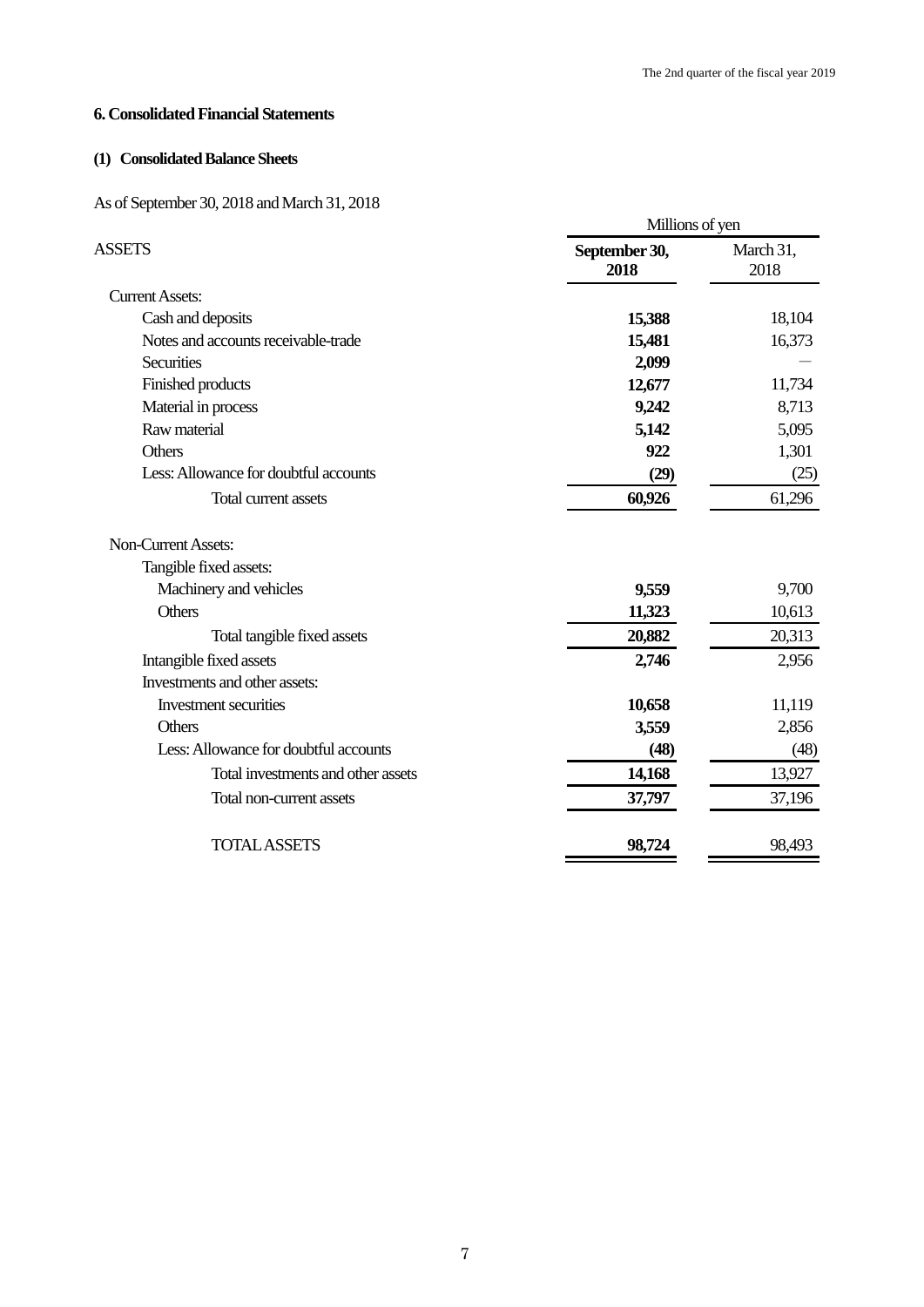|                       | Millions of yen   |
|-----------------------|-------------------|
| September 30,<br>2018 | March 31,<br>2018 |
|                       |                   |
| 10,746                | 10,939            |
| 2,755                 | 2,778             |
| 1,220                 | 479               |
| 30                    | 60                |
| 5,027                 | 5,319             |
| 19,780                | 19,577            |
|                       |                   |
| 10,000                | 10,000            |
| 7,150                 | 8,516             |
| 15                    | 15                |
| 649                   | 717               |
| 17,815                | 19,249            |
| 37,596                | 38,827            |
|                       |                   |
|                       |                   |
| 9,533                 | 9,533             |
| 12,875                | 12,887            |
| 35,140                | 33,544            |
| (1,111)               | (1,169)           |
| 56,437                | 54,795            |
|                       |                   |
| 4,117                 | 4,450             |
| (0)                   | $\mathbf{0}$      |
| 296                   | (154)             |
| 83                    | 125               |
| 4,497                 | 4,422             |
| 114                   | 76                |
| 78                    | 372               |
| 61,127                | 59,666            |
| 98,724                | 98,493            |
|                       |                   |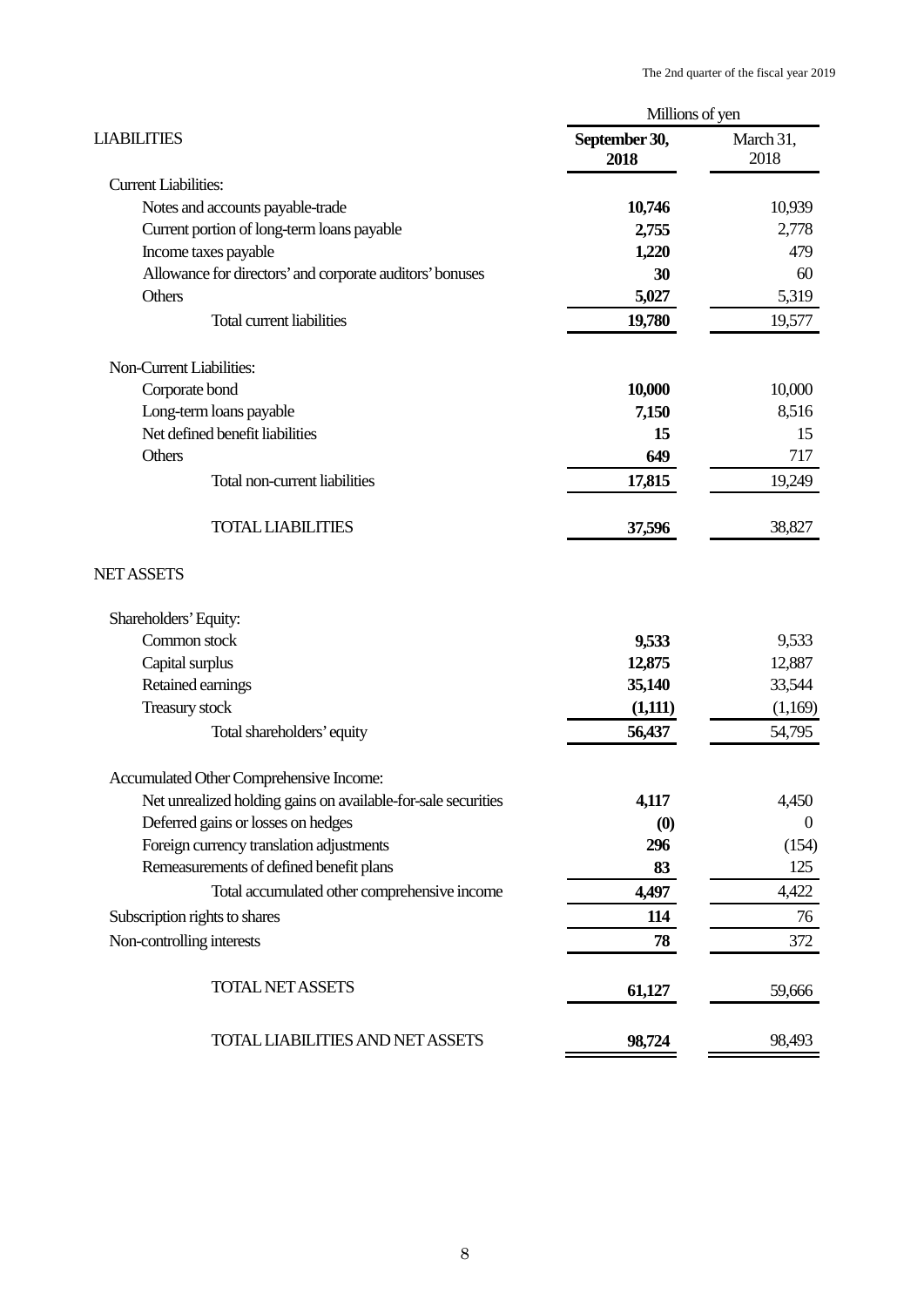## **(2) Consolidated Statements of Income and Consolidated Statements of Comprehensive Income**

## **Consolidated Statements of Income**

For the six-month period ended September 30, 2018 and 2017

|                                                  |                       | Millions of yen       |
|--------------------------------------------------|-----------------------|-----------------------|
|                                                  | September 30,<br>2018 | September 30,<br>2017 |
| <b>Net Sales</b>                                 | 29,296                | 26,043                |
| Cost of Sales                                    | 20,089                | 18,823                |
| <b>Gross Profit</b>                              | 9,206                 | 7,220                 |
| Selling, General and Administrative Expenses     | 6,684                 | 6,510                 |
| <b>Operating Profit</b>                          | 2,521                 | 710                   |
| Non-Operating Income:                            |                       |                       |
| Interest income                                  | 7                     | 5                     |
| Dividend income                                  | 137                   | 103                   |
| Foreign exchange gains                           | 202                   | 30                    |
| Others                                           | 162                   | 162                   |
|                                                  | 509                   | 301                   |
| Non-Operating Expenses:                          |                       |                       |
| Interest expenses                                | 43                    | 71                    |
| Sales discounts                                  | 88                    | 118                   |
| Others                                           | 38                    | 32                    |
|                                                  | 170                   | 221                   |
| <b>Ordinary Profit</b>                           | 2,860                 | 790                   |
| Extraordinary Income:                            |                       |                       |
| Gain on sales of fixed assets                    | $\boldsymbol{0}$      | 36                    |
| Compensation for transfer                        |                       | 250                   |
|                                                  | $\boldsymbol{0}$      | 286                   |
| <b>Extraordinary Losses:</b>                     |                       |                       |
| <b>Impairment</b> loss                           | 142                   |                       |
|                                                  | 142                   |                       |
| Profit Before Income Taxes                       | 2,718                 | 1,076                 |
| <b>Income Taxes</b>                              | 644                   | 20                    |
| Profit                                           | 2,074                 | 1,056                 |
| Profit attributable to non-controlling interests | 8                     | 12                    |
| Profit attributable to owners of parent          | 2,065                 | 1,043                 |
|                                                  |                       |                       |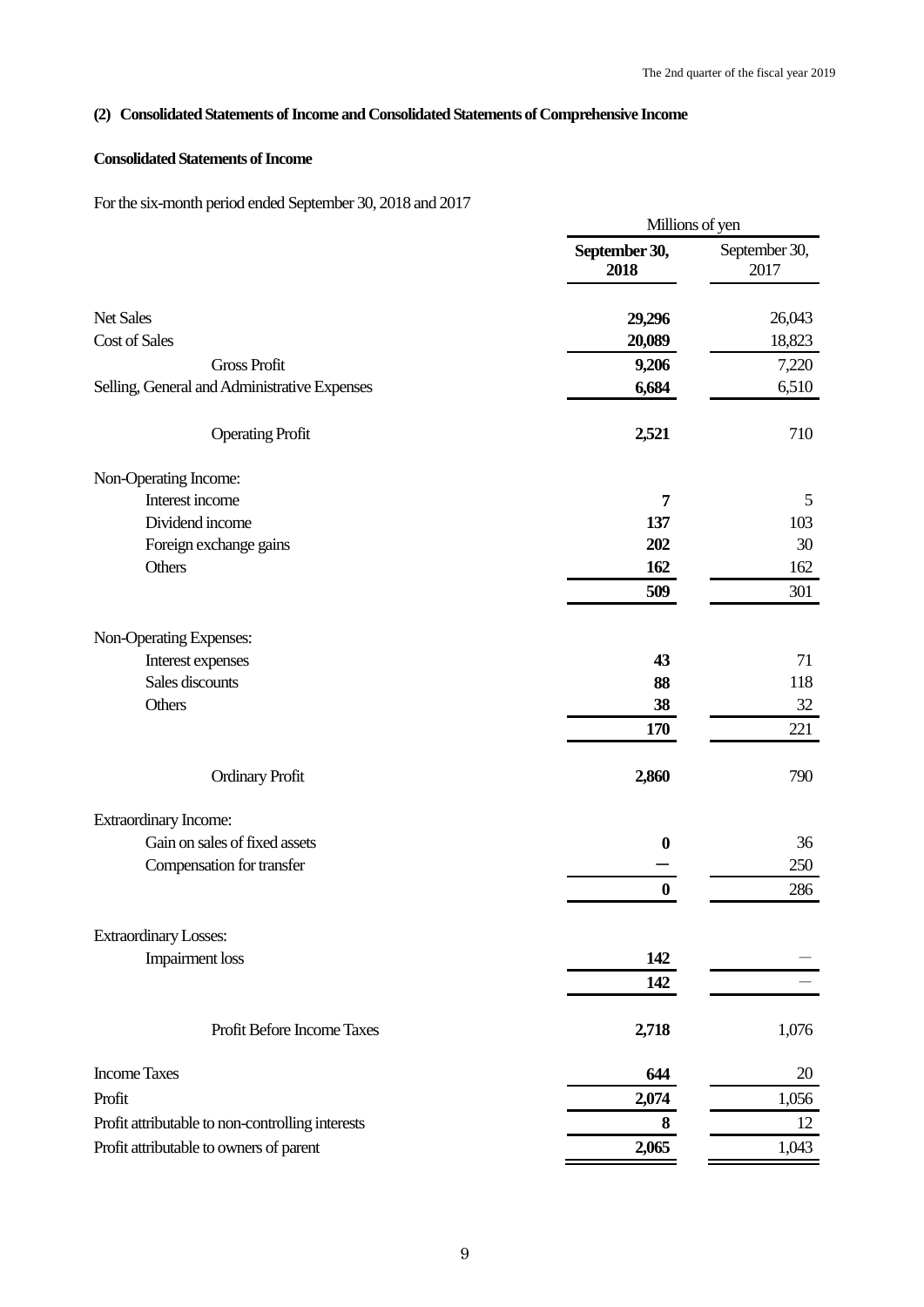# **Consolidated Statements of Comprehensive Income**

For the six-month period ended September 30, 2018 and 2017

|                                                                |                       | Millions of yen       |  |
|----------------------------------------------------------------|-----------------------|-----------------------|--|
|                                                                | September 30,<br>2018 | September 30,<br>2017 |  |
| Profit                                                         | 2,074                 | 1,056                 |  |
| Other Comprehensive Income:                                    |                       |                       |  |
| Net unrealized holding gains on available-for-sale securities  | (332)                 | 895                   |  |
| Deferred gains or losses on hedges                             | $\left(1\right)$      | (14)                  |  |
| Foreign currency translation adjustments                       | 453                   | 340                   |  |
| Remeasurements of defined benefit plans                        | (42)                  | 42                    |  |
| <b>Total Other Comprehensive Income</b>                        | 77                    | 1,264                 |  |
| Comprehensive Income                                           | 2,151                 | 2,320                 |  |
| Breakdown:                                                     |                       |                       |  |
| Comprehensive income attributable to owners of the parent      | 2,140                 | 2,316                 |  |
| Comprehensive income attributable to non-controlling interests | 11                    | 3                     |  |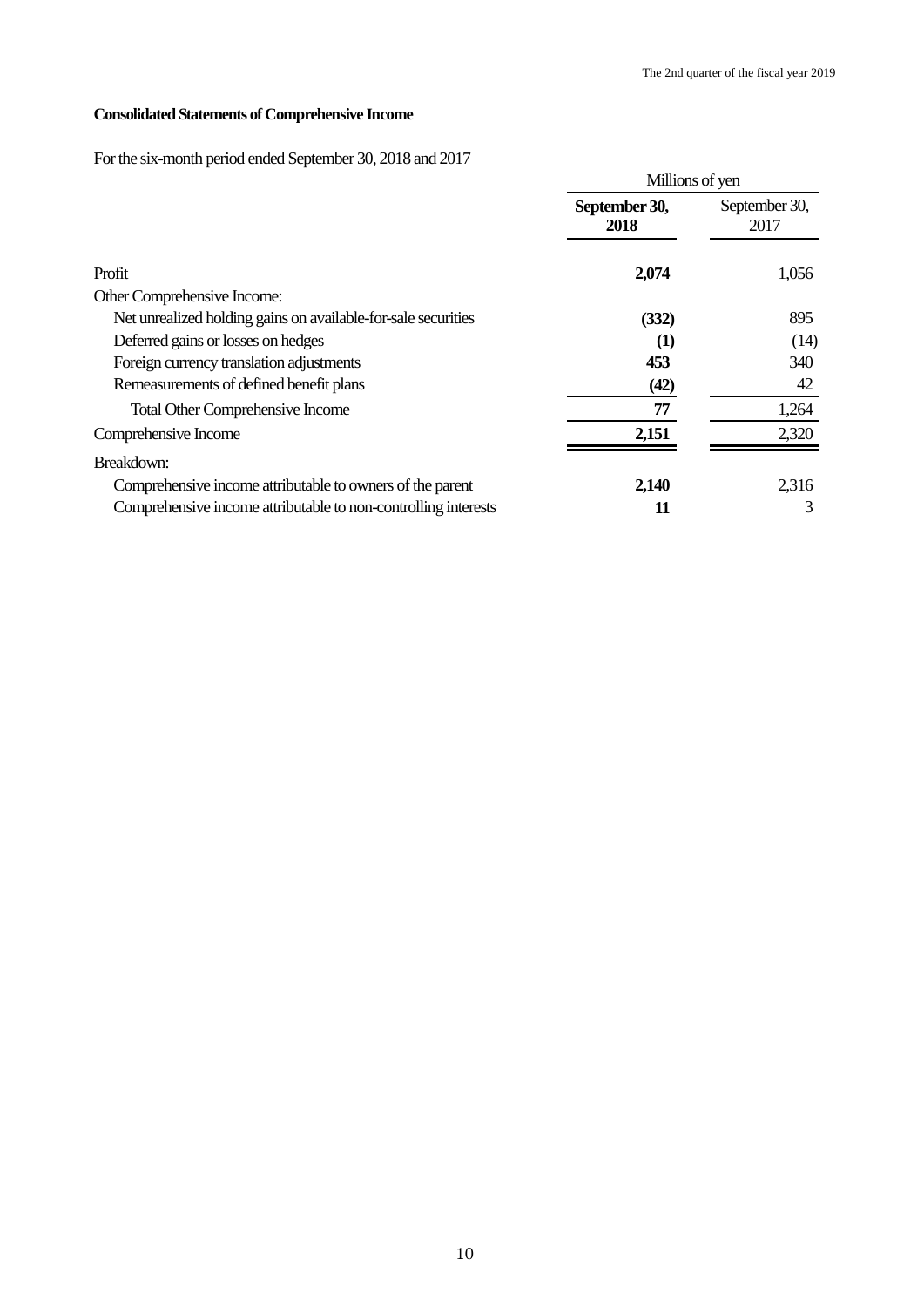# **(3) Consolidated Statements of Cash Flows**

For the six-month period ended September 30, 2018 and 2017

|                                                            | Millions of yen       |                       |
|------------------------------------------------------------|-----------------------|-----------------------|
|                                                            | September 30,<br>2018 | September 30,<br>2017 |
| Cash Flows from Operating Activities:                      |                       |                       |
| Profit before Income Taxes                                 | 2,718                 | 1,076                 |
| Depreciation and amortization                              | 1,638                 | 1,528                 |
| <b>Impairment</b> loss                                     | 142                   |                       |
| Decrease in account reserve                                | (27)                  | (30)                  |
| Decrease in net defined benefit liabilities                | (21)                  | (134)                 |
| Interest and dividend income                               | (144)                 | (109)                 |
| Interest expenses                                          | 43                    | 71                    |
| Foreign exchange gains                                     | (104)                 | (46)                  |
| Loss on retirement of fixed assets                         | 12                    | 9                     |
| Compensation for transfer                                  |                       | (250)                 |
| Decrease (Increase) in notes and accounts receivable-trade | 904                   | (1,112)               |
| Decrease(Increase) in inventories                          | (1,237)               | 522                   |
| Increase(Decrease) in notes and accounts payable-trade     | (214)                 | 1,465                 |
| Increase in accrued expenses                               | 19                    | 182                   |
| Others-net                                                 | 394                   | 308                   |
| Subtotal                                                   | 4,124                 | 3,479                 |
| Interest and dividend income received                      | 144                   | 109                   |
| Interest expenses paid                                     | (43)                  | (81)                  |
| Proceeds from compensation for removal                     |                       | 250                   |
| Dismantlement expenses paid                                | (197)                 |                       |
| Income taxes refund (paid)                                 | (373)                 | 166                   |
| Net cash provided by operating activities                  | 3,654                 | 3,924                 |
| Cash Flows from Investing Activities:                      |                       |                       |
| Purchase of property, plant and equipment                  | (1,942)               | (852)                 |
| Purchase of intangible assets                              | (120)                 | (68)                  |
| Others-net                                                 | (92)                  | (525)                 |
| Net cash used in investing activities                      | (2,155)               | (1,447)               |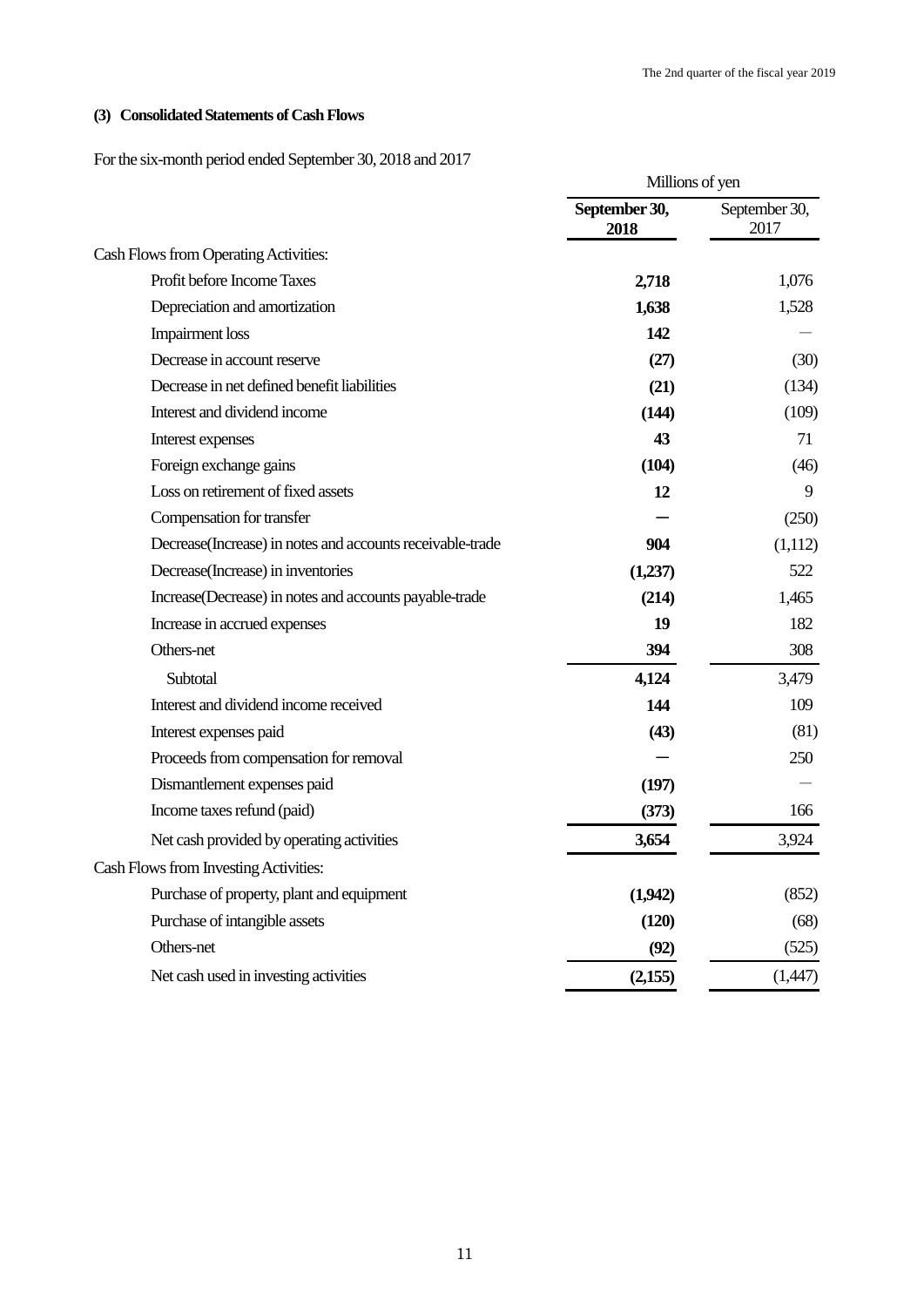|                                                                                                                        | Millions of yen       |                       |
|------------------------------------------------------------------------------------------------------------------------|-----------------------|-----------------------|
|                                                                                                                        | September 30,<br>2018 | September 30,<br>2017 |
| Cash Flows from Financing Activities:                                                                                  |                       |                       |
| Net decrease in short-term loans payable                                                                               |                       | (211)                 |
| Proceeds from long-term loans payable                                                                                  |                       | 2,100                 |
| Repayments of long-term loans payable                                                                                  | (1,389)               | (1,106)               |
| Redemption of bonds                                                                                                    |                       | (5,000)               |
| Cash dividends paid                                                                                                    | (468)                 | (467)                 |
| Payments from changes in ownership interests in subsidiaries that<br>do not result in change in scope of consolidation | (316)                 |                       |
| Others-net                                                                                                             | 27                    | 15                    |
| Net cash used in financing activities                                                                                  | (2,147)               | (4,670)               |
| Effect of exchange rate change on cash and cash equivalents                                                            | 34                    | 134                   |
| Net decrease in cash and cash equivalents                                                                              | (613)                 | (2,058)               |
| Cash and cash equivalents at beginning of year                                                                         | 18,019                | 20,040                |
| Cash and cash equivalents at end of period                                                                             | 17,405                | 17,981                |